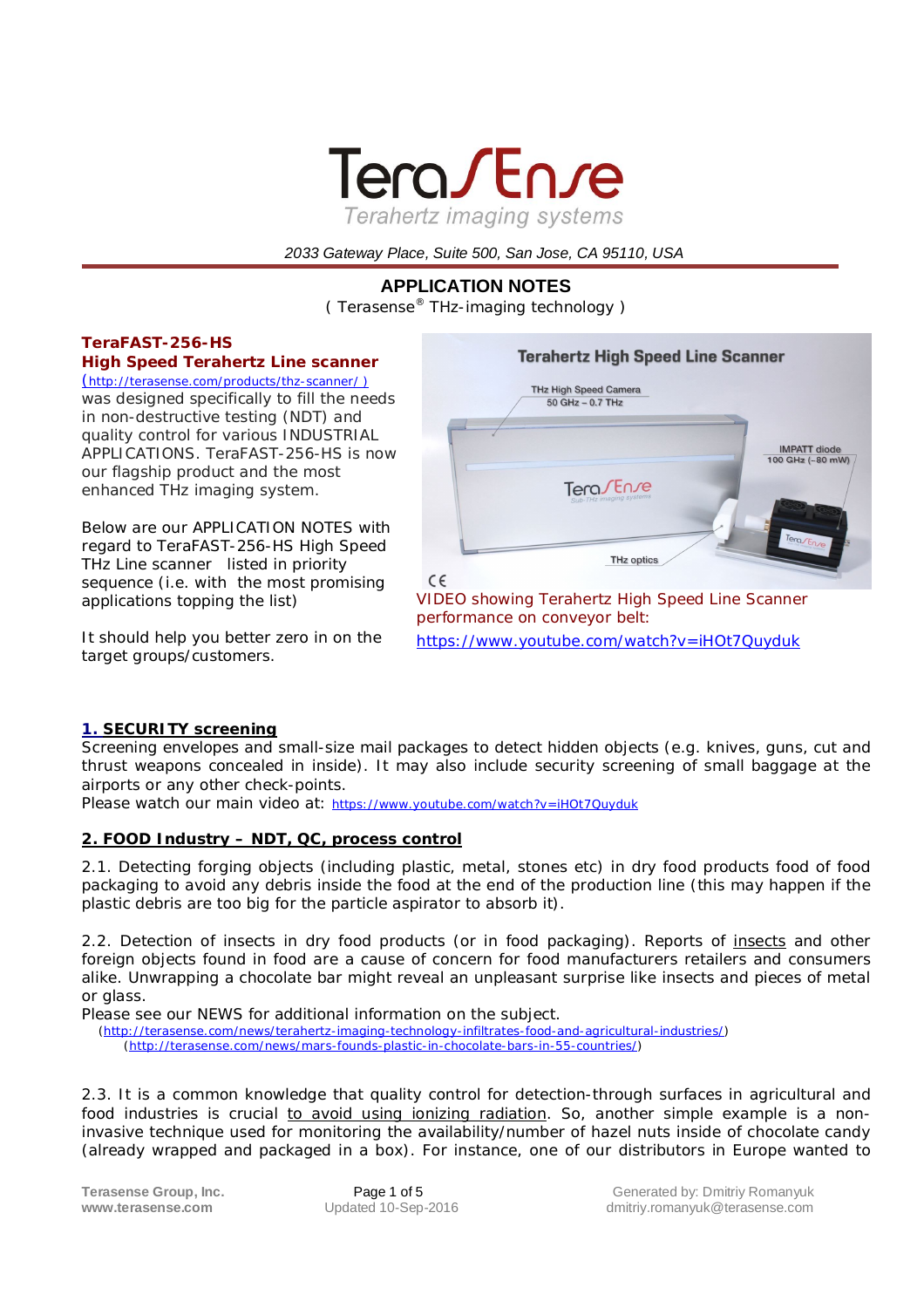use (instead of X-ray machine) our THz imaging technology where our THz imaging sensor arrays were meant to handle the task of checking '*if Pick-n-Place Machine has actually put 5x 29g candy Bars into a cardboard carton'*. Seeing through cardboard, paper or polyethylene package poses no problem to our THz imagers.

## *3.PHARMACEUTICAL & COSMETICS Industries– NDT, QC*

3.1. Another application associated with quality control in production environment is running NDT of baby's diapers (nappies) on conveyors to determine presence of moisture inside a material or wet areas or foreign bodies and any other inhomogeneous areas inside. Please see our NEWS for additional information on the subject.

(http://terasense.com/news/determination-of-water-content-in-diapers-with-terasense-thz-imaging-system/)

3.2. Checking for availability of tables in the blister pack (to make certain that the all tablets have been placed in the pouch inside.) The packing material should be a paper or plastic (but should not contain metal foil).

## *4. WOODWORKING & LUMBERING Industries – NDT, QC*

4.1 Wood analysis: Checking wood for moister or wet areas inside) The application is intended to see if there is water in the wood (or depending from the "grey scale" how much water there is into the wood).

4.2.Lumbering (checking wood for knots, hollows, nails including pest control (insects inside) or any internal detects and even measuring knots)

Detection of defects that are difficult to detect using other current technology (color vision). One of these defects is the knots (some knots don't have color contrast, but the density of the knot is much higher than the wood surrounding it, which makes them visible in THz waves.

Please see our NEWS section for additional information on the subject.

(http://terasense.com/news/terahertz-wood-industry/ )

## *5. PEST CONTROL / insects control services – detection of pests*

Detecting termites and other insects (warms, bugs, larvae, maggots, slugs etc) inside the wood.

## *6. CERAMICS INDUSTRY - NDT in production*

Defectoscopy of ceramic tiles or other ceramic products on production line. Detection of internal defects, hollows, cracks and inhomogeneous impurities (http://terasense.com/news/terahertz-screening-as-a-safe-and-cost-saving-alternative-to-x-rays-in-ceramic-tiles-industry/)

## *7. RECYCLING INDUSTRY - paper sorting / classification*

Recycling industry may require sorting paper into certain categories (e.g. writing paper, hard paper board and some other kinds). Our THz images can do it based by measuring transmission/absorption of each type of paper .

## *8. CIGARETTE INDUSTRY – NDT inspection of carton fullness*

THz rays cannot penetrate metal, accordingly, we cannot see though metal foil wrapper, which is used inside of most cigarette packs (to count cigarettes) . However, since metal leaves perfect contracts in THz imaging, we can easily count cigarettes packs inside of a cigarette carton without disturbing package integrity.

## *9. PETROCHEMICAL & CHEMICAL INDUSTRY - NDT & QC*

**Terasense Group, Inc.** Page 2 of 5 Generated by: Dmitriy Romanyuk<br>
Workerasense.com Updated 10-Sep-2016 dmitriv.romanyuk@terasense.com **www.terasense.com** Updated 10-Sep-2016 dmitriy.romanyuk@terasense.com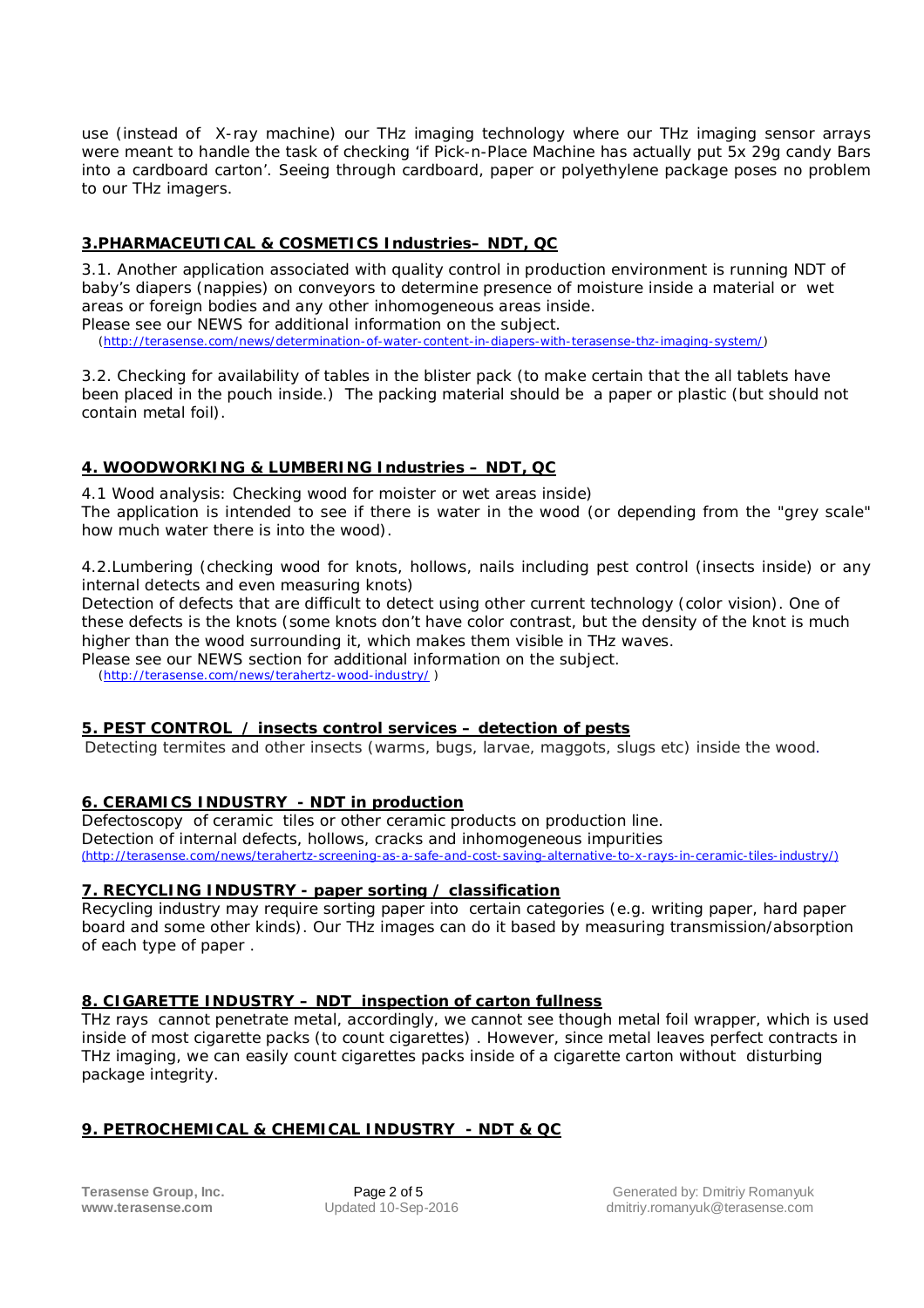Some customers involved in the petrochemical industry are looking for a way to see if products they load in tank trucks are of good quality and not contaminated with water. The liquids to be checked that are in the focus of attention are diesel, benzene, petroleum, kerosene, alcohol – all perfectly transparent in THz rays.

Many of these substances are (like alcohol) are absolutely transparent for T-rays. As opposed to alcohol, water remains impervious for Terahertz rays, and therefore will be perfectly visible by contrast with other transparent substances, like kerosene, gasoline, etc.

Using the unique properties of the Terahertz wave, we can identify impurities and contaminants in various liquids, and differentiate between them.

## *10. WIND TURBINE production lines – NDT of composites*

Inspecting composite materials related to Wind Turbine blade fabrication. Detecting concealed defects or extraneous objects inside the turbine blade materials, sometimes as small as 3mm in size. Many composites (except for high carbon materials) are fairly transparent in THz light,

## *11. AUTOMOTIVE INDUSTRY - NDT*

11.1- We have completed small-scale R&D meant to demonstrate capabilities of our THz imaging systems to indentify the presence (or absence) of steel objects (steel wires etc) inside of rubber tyres and rust on them (in both *Reflection* and *transmission* imaging modes).

In all of the cases our THz cameras proved to be perfectly usable (especially in transmission mode), while these test allowed us to establish certain dependence between the thickness of rubber material and our THz capabilities.

11.2.- We had one inquiry from automotive industry aimed at using terahertz imaging to see if run-flat tire have some kind of special nylon inserts attached to the alloy wheels (and therefore concealed under the rubber tire precluding visual inspection). Without our THz imaging capabilities at hand, when a vehicle arrives to have tire fitted, they had to take the tire off all the wheels, just to check whether nylon inserts on run-flat sections had been installed or not (and check the model of nylon inserts required) and then put the tire back on.

## *12.OIL & GAS - QC & NDT for Petroleum products*

The clients inquired into our capabilities with respect to identifying the presence of iron and sand particles (small-size fraction) in gas flow supplied under certain pressure. Iron particles are absolutely non-transparent in THz radiation, therefore 100% detectable by contrast in this media. Sand particles in the flow inevitably cause certain scattering of Terahertz radiation, but are detectable as well. The quality of the resultant image will largely depend on the speed of flow.

## *13. CONSTRUCTION MATERIALS & BUILDING TRADES - NDT, QC*

Using THz imaging camera in building trades to find out moisture in concrete, floor screed, plaster, wall paint and so forth.

Successful application depends on many factors:

Type and thickness of material (up to 5 cm) // internal configuration // Distance to the target // Frequency of the THz generating source, and water content. Tests are yet to be held.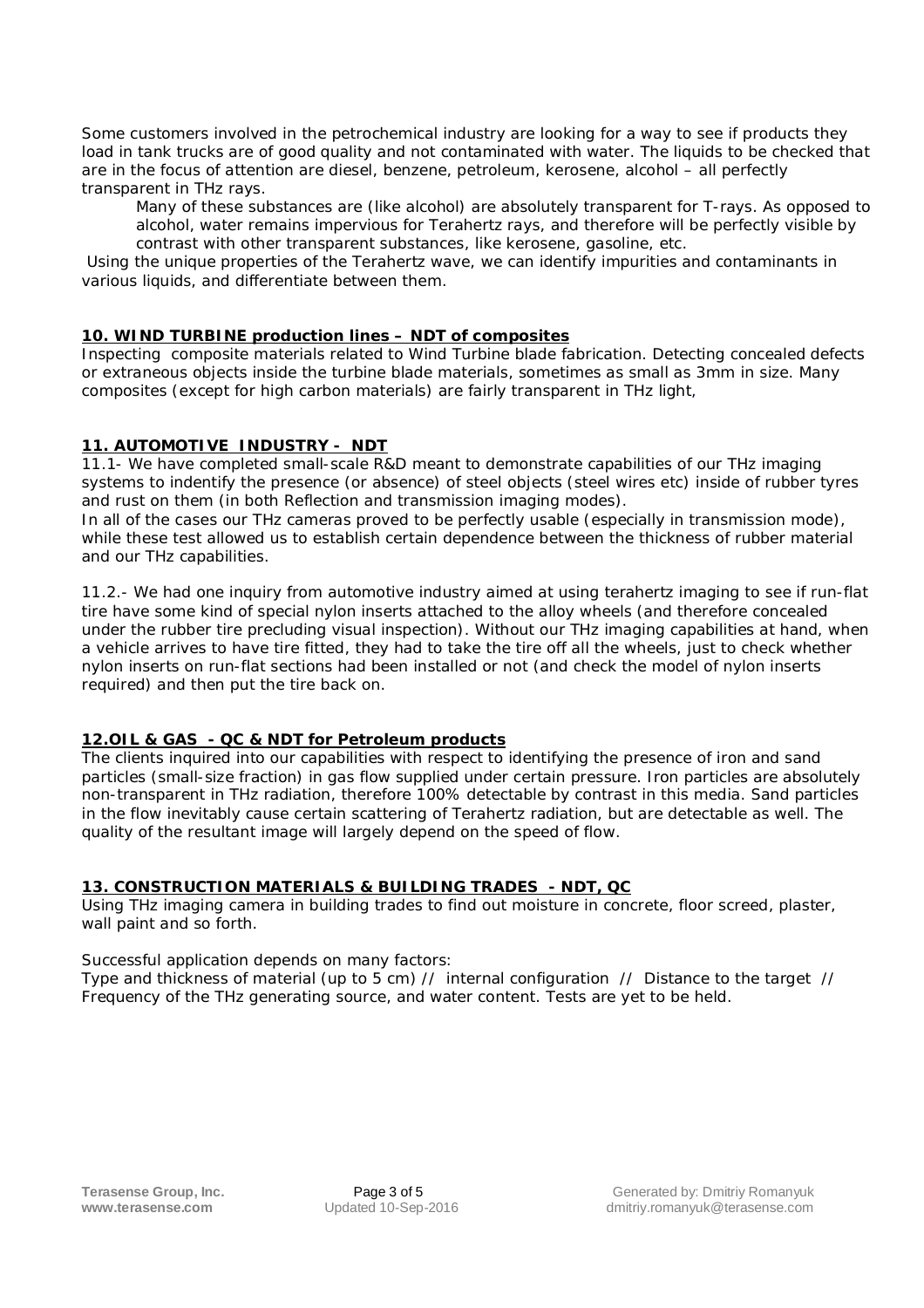## **ADDITIONAL INFORMATION & LIMITATIONS OF THz IMAGING TECHNOLOGY**

#### 1) MAXIMUM PENETRATION DEPTH

Each material has its own *transmission* ratio and behaves differently in THz light (i.e. has its unique absorption index). We cannot speak about some average figure for all materials.

In determination transparency of a particular material for THz rays, the general rule of thumb is like this : Conductive materials are likely to be non-transparent in our THz spectrum (except for thin films). Water and water-containing materials are not transparent. High-carbon materials (like high-carbon plastics or composites) are usually not-transparent either.

Metal and metal-containing materials heavily attenuate and absorb THz radiation and therefore are not transparent. With metal-containing material penetration index is very low (this is why we can perfectly detect metal knife hidden in a box due to the high contrast its creates in THz image).



Non-conductive materials, on the contrary, are likely to be fairly transparent. Many types of plastic and rubber, PVC, synthetic foam (polyfoam) some composite materials, wood have fairly low absorption and therefore are transparent in THz light. With some of these materials max thickness (or penetration depth) can reach 10-15 cm. Penetration depth in Teflon, PTFE, Silicon can be higher by an order of magnitude because of their extremely high transmission ratio.

Each material transparent for THz waves has is own refraction index. Silicon, TPX, Teflon and PTFE are great for THz optics because they have very high refraction index and very low absorption.

All in all the maximum penetration depth a particular material can be effectively scanned depends on a number of factors (apart from the type of material proper), not the least of which are a) the power output of THz generating source; b) the mode (reflection vs transmission\*); configuration and shape of target material (i.e. rectangular cross section vs variably configured shapes; Internal structures).

\*Note: *Tera-FAST-256-HS* employees transmission mode because it is more effective.

#### DIFFERENTIATION / DISTINGUISHING CAPACITY

Our detectors and sensor arrays are of *broad-band* type and, accordingly, are not *frequency-selective*. It follows that our technology does not allow obtaining spectroscopic data/images. That is why *we can only differentiate substances based on their absorption / transmission* data (rather than their spectroscopic data).

Our THz imaging systems can distinguish only *inhomogeneous* materials (i.e. different from surrounding substance in one or more critical parameter ) and show the contrast in image. As you see , there may be a number of factors that come to play in the matter, for instance density

and thickness of target material; power output of THz generating source; presence of hollow parts inside materials etc .

For instance, if a powdered drug is placed next to a wheat flour, our camera is unlikely to distinguish one from the other, because both materials are *homogeneous* in nature (have the same absorption capacity and fraction size).

#### SPATIAL DISTRIBUTION of material

**Terasense Group, Inc.** Page 4 of 5 Cenerated by: Dmitriy Romanyuk<br> **WWW.terasense.com** Updated 10-Sep-2016 Cenerated by: Dmitriy.romanyuk@terasense.com **www.terasense.com** Updated 10-Sep-2016 dmitriy.romanyuk@terasense.com